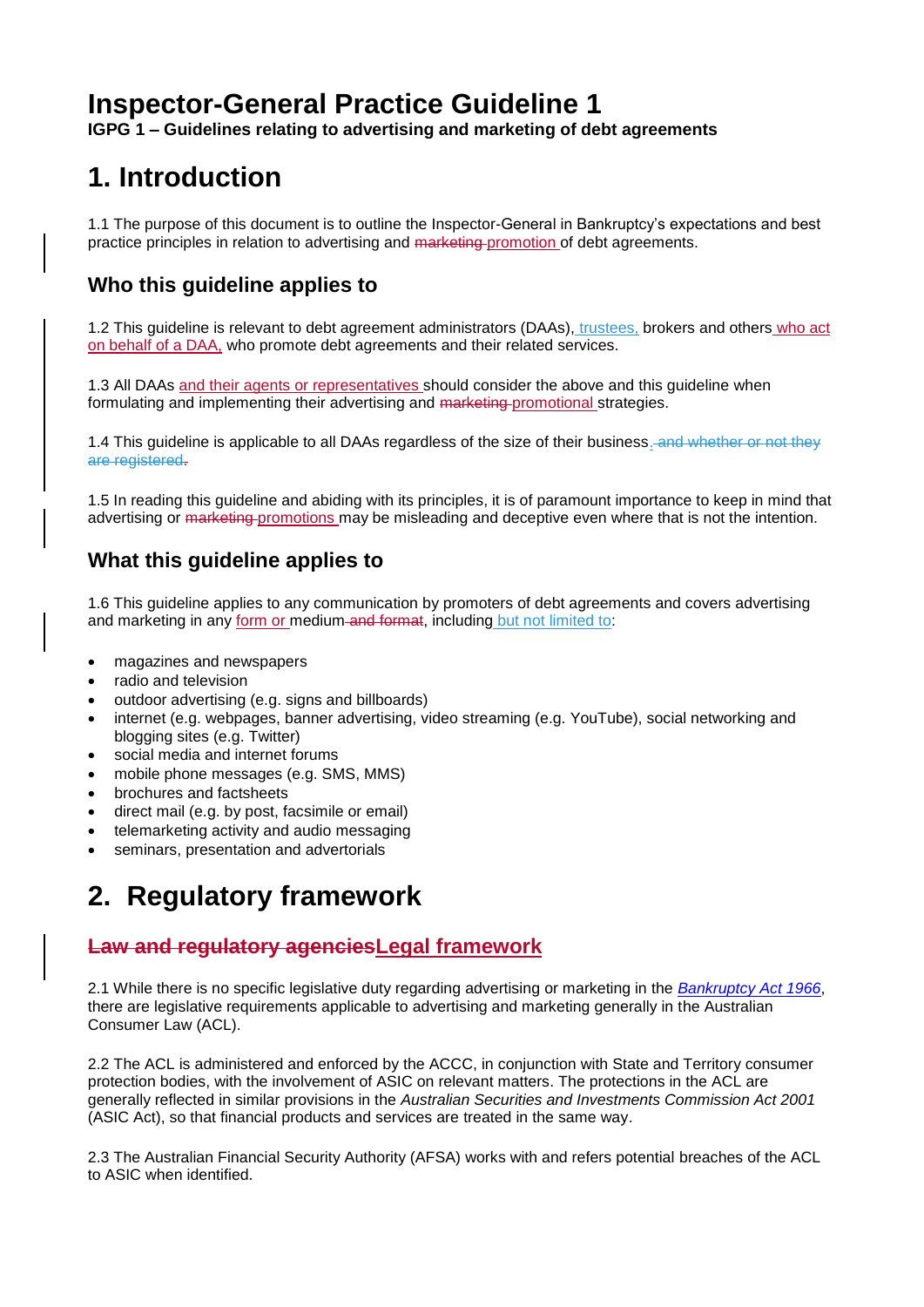### **Professional codes and bodies**

2.4 Promotors of debt agreements and related services who are members of professional bodies may also be subject to codes of conduct which regulate their activities.

2.5 The main professional bodies representing personal insolvency practitioners in Australia are:

- the Personal Insolvency Professionals Association (PIPA);
- the Association of Independent Insolvency Practitioners and
- the Australian Restructuring Insolvency and Turnaround Association (ARITA).

2.6 Both PIPA and ARITA bodies have a code of professional practice which govern the conduct of their members:

- [PIPA Code of Professional Practice](http://www.pipa.net.au/component/phocadownload/category/8-public-documents.html?download=25:pipa-code-of-conduct)
- [ARITA Code of Professional Practice](http://www.arita.com.au/docs/default-source/code-third-edition-2014/009b-code-3rd-edition---final-arita-version-v3.pdf?sfvrsn=0)

2.7 These codes provide specific guidance to members on the promotion, advertising and marketing of services. They require members to comply with the consumer laws and not:

- make marketing claims and then substantially change the arrangement without fully informed consent
- make negative remarks about fellow practitioners or their business as to competence, professional practices or fees charged
- claim endorsement of their professional body without consent
- claim association to or endorsement of AFSA
- create false or unjustified expectations of favourable outcomes
- imply the ability to influence any court, tribunal, regulatory agency or similar body or official
- make self-laudatory statements that are not based on verifiable facts or which contain unidentified testimonials or endorsements or contain representations that would be likely to cause a reasonable person to misunderstand or be deceived
- abuse registered names or terms that are trademarks, lawfully registered to other persons or entities.

2.8 The codes also provide that members will be held responsible for the form and content of any advertisement, publicity or solicitation:

- where expressly or impliedly authorised; or
- which is placed or undertaken personally, or by another person on their behalf.

## **3. Inspector-General's expectations**

3.1 The expectations of the Inspector-General (IG) directly accords with the professional codes, regarding advertising and marketing of debt agreements.

3.2 The IG expects DAAs, trustees, brokers and other promotors to ensure that they do not mislead potential (but unsuitable) debtors into debt agreements through their advertising and marketing promotion. This extends to the activities of any third parties working for (or on behalf of) DAAs in promoting debt agreements and/or their services to potential debtors.

3.3 It is also important that advertising or marketing promotions are is balanced in that they it represents both the positive and negative consequences of entering into a debt agreement.

3.4 The IG expects DAAs to ensure that any third parties working for or on behalf of them in promoting debt agreements and/or their services are aware of their obligations under the ACL generally and the expectations of the IG outlined in this guidance document.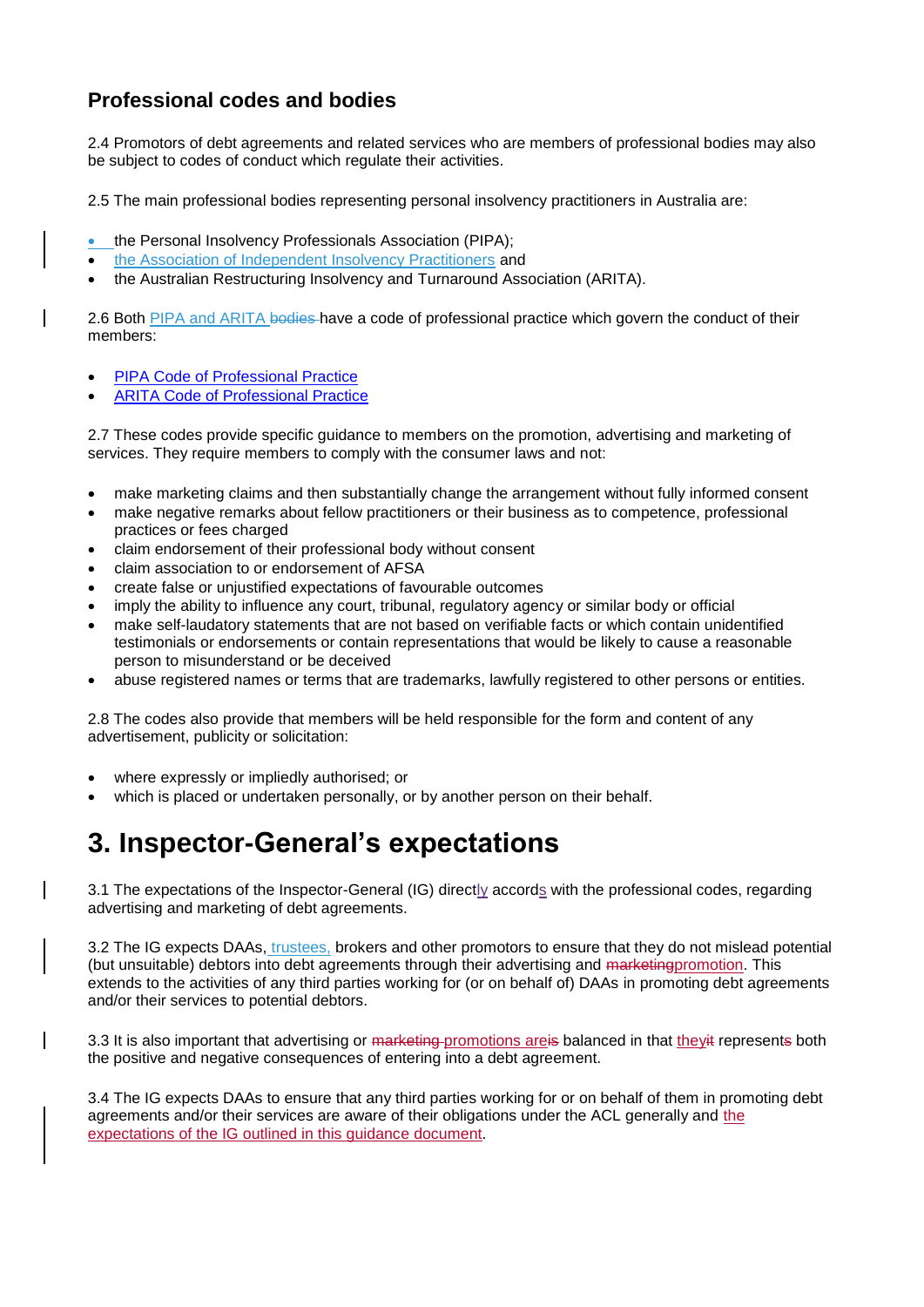3.5 DAAs should ensure that any commercial arrangements which they enter with third parties for promoting debt agreements and/or their services do not compromise their independence, certification duties and overriding fiduciary obligations to debtors.

3.6 Upon the IG being informed of any imbalanced or non-compliant advertising that may result in potentially misleading or deceptive conduct, the DAA will be contacted and requested to make amendments to bring the advertisement into line with the professional codes and this practice guideline. The matter may also be referred to ASIC, ACCC and/or PIPA/ARITA for investigation.

3.7 The IG's expectations as outlined here are based upon the need for:

- i. Debtors to have direct and reliable access to AFSA's independent website. In the past some DAAs have used the phrase or acronym 'AFSA' as Google sponsored advertising. This created the potential for users attempting to access the AFSA website to be misled into accessing the DAA's website. Should it come to the IG's attention that this practice is reoccurring, AFSA will take immediate remedial action.
- ii. The duties of a DAA and options under the Bankruptcy Act for debtors in financial distress to be clearly and accurately stated in language that is easily understood by the target audience.
- iii. Ensuring confidence in the personal insolvency system and, in particular, the accurate representation of AFSA's involvement in the debt agreement process.

3.8 DAAs are to ensure that they are aware of and comply with the relevant Commonwealth, State and Territory legislation when developing and implementing their advertising and marketing.

3.9 It is important to acknowledge that advertisements may be misleading or deceptive even when there is no such intention. DAAs, trustees, brokers and other promotors should therefore consider how their advertising and marketing may be interpreted or how it may affect the person receiving the message. This involves understanding the target audience and appreciating their backgrounds, vulnerabilities, circumstances and understanding of the financial environment.

3.10 The IG will hold DAAs responsible under this guideline for any advertising or promotional activities marketing doneundertaken by them (or on their behalf), either individually or jointly, and whether expressly or impliedly authorised by them.

## **4. False representations and misleading or deceptive conduct**

#### **General principles**

4.1 Advertising and marketing promotional activities can amount to conduct which is false, misleading or deceptive.

4.2 DAAs, trustees, brokers and other promoters of debt agreements should be mindful that their target audience may be vulnerable - due to financial hardship or poor financial literacy - and unable to judge what is in their best interests.

4.3 AFSA recommends the regulatory and consumer law guides referred to at the end of this document for specific representations and conduct which has been held to be false, misleading or deceptive. These guides should be read carefully by DAAs, trustees, brokers and other promoters of debt agreements to ensure that they understand their legal obligations under consumer law.

4.4 Common ways in which advertising and marketing of debt agreements and related services may mislead or deceive include (but are not limited to):

- mis-describing the essence of a debt agreement
- conveying that a debt agreement is less serious (and has less significant consequences) than is in fact the case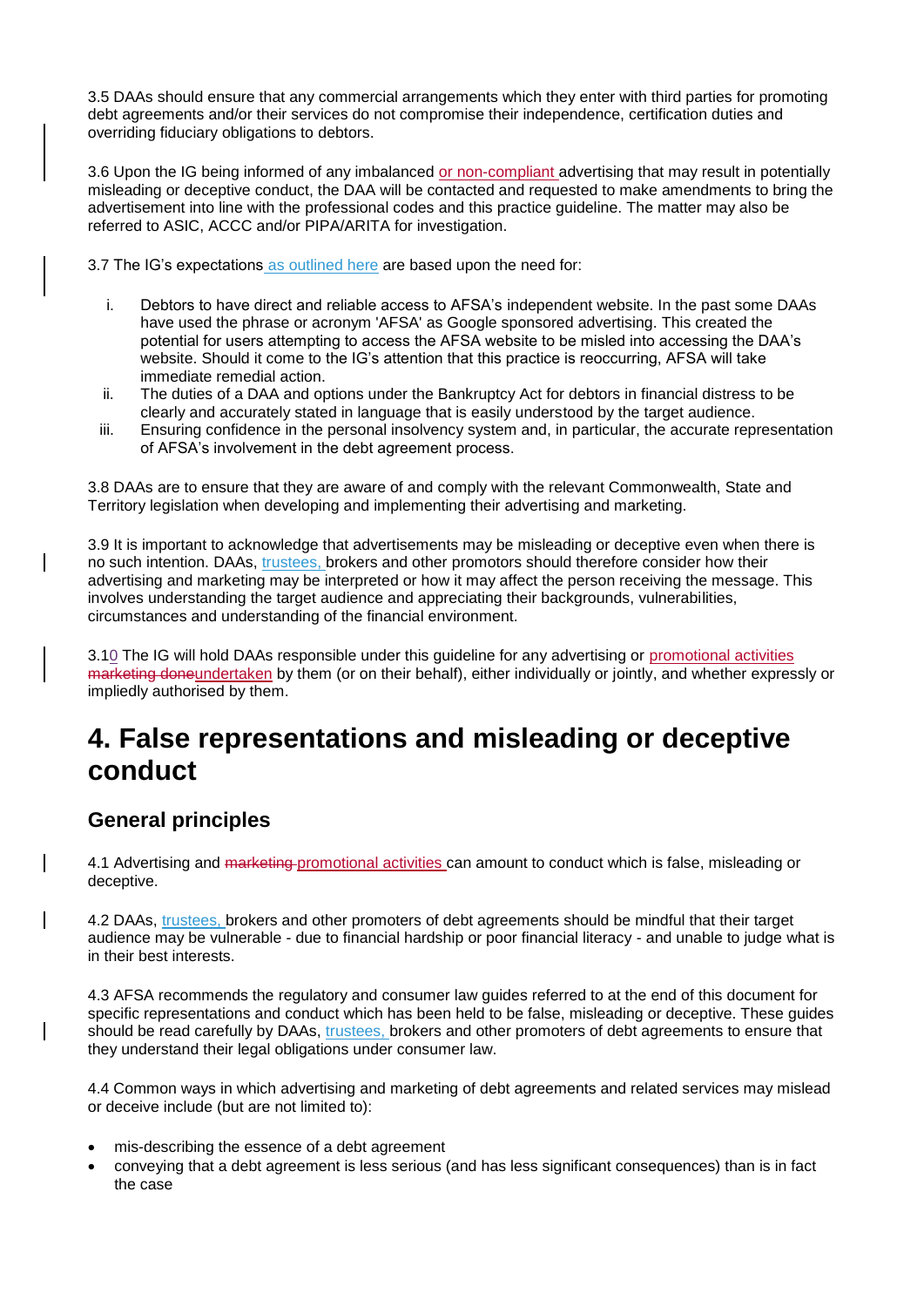- implying that the DAA is able to readily facilitate a debt agreement being made that will not be overly onerous on the debtor to satisfy
- representing that the entire debt agreement process is regulated or approved by AFSA (or some other authority/instrument of the Commonwealth government); and
- adversely comparing a debt agreement with bankruptcy (to convey that it does not have certain negative consequences or to understate them).

### **Examples**

 $\overline{\phantom{a}}$ 

4.5 The following table represents some examples of unacceptable forms of advertising due to their potential to mislead and/or deceive consumers:

| <b>Unacceptable advertising</b>                                                                                        | Why it is unacceptable                                                                                                                                                                                                                    |
|------------------------------------------------------------------------------------------------------------------------|-------------------------------------------------------------------------------------------------------------------------------------------------------------------------------------------------------------------------------------------|
| "STOP DEBT NOW. Commonwealth Government-<br>guaranteed and regulated debt agreement will<br>free you of debt forever." | The advertisement makes two incorrect<br>claims:                                                                                                                                                                                          |
|                                                                                                                        | that the debt agreement is guaranteed by the<br>Commonwealth Government; and that a<br>person who enters into a debt agreement will<br>be released from all of his or her debts.                                                          |
|                                                                                                                        | A debt agreement will only release a debtor<br>from unsecured debts incurred up to the time<br>the debt agreement proposal is accepted for<br>processing, and then only if the terms of the<br>agreement are complied with and completed. |
|                                                                                                                        | There are also types of debts that the debtor<br>will not be released from upon successful<br>completion of a debt agreement. These<br>include and are not limited to, penalties and<br>fines, child support and fraud related debt.      |
| Australian Government                                                                                                  | It is improper for a DAA to use the<br>Commonwealth Coat of Arms in any<br>advertising material to promote their services<br>or debt agreements generally.                                                                                |
| Australian Government logo                                                                                             | Unauthorised use of the Commonwealth Coat<br>of Arms may breach the CCA, <i>Trade Marks</i><br>Act 1995 (Cth) or the <i>Criminal Code Act 1995</i><br>(Cth).                                                                              |
| "Consolidate your debts into one easy repayment<br>through a government regulated debt<br>agreement."                  | A debt agreement is not a consolidation of<br>debt. It is inappropriate to refer to a debt<br>agreement as debt consolidation.                                                                                                            |
| Use of the terms "Government legislated" and<br><u> "Government approved"</u>                                          | Referring to a debt agreement as<br>"government regulated" implies that each and                                                                                                                                                          |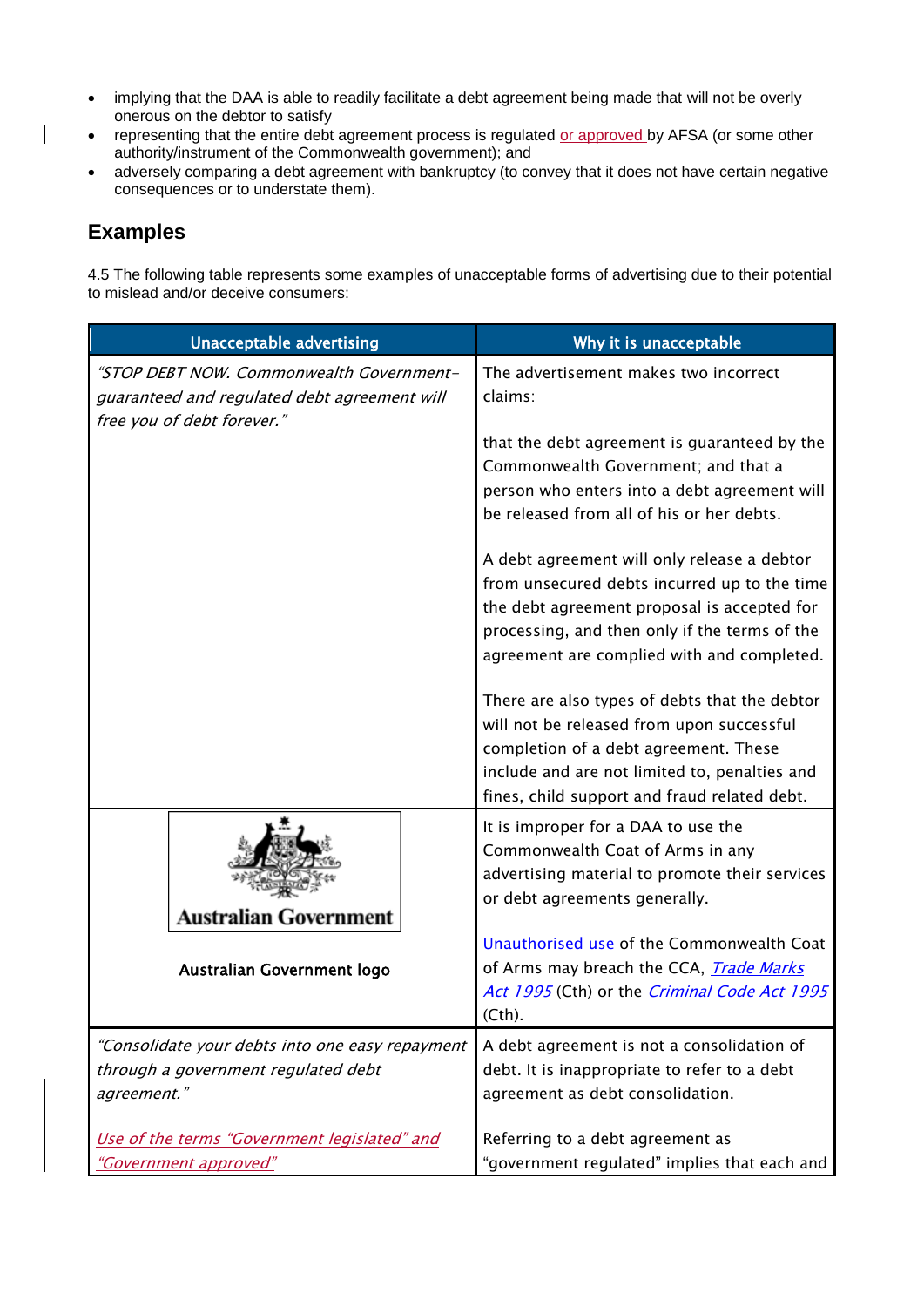|                                                                                                                                                                                    | every debt agreement is regulated. This is not<br>the case. It is the industry or Part IX regime<br>that is regulated.                                                                                                                                             |
|------------------------------------------------------------------------------------------------------------------------------------------------------------------------------------|--------------------------------------------------------------------------------------------------------------------------------------------------------------------------------------------------------------------------------------------------------------------|
|                                                                                                                                                                                    | The phrase "government regulated debt<br>agreement" should not be used, nor should<br>the terms "government legislated" or<br>"government approved"-                                                                                                               |
| "If you complete the debt agreement you will get<br>full release from only those creditors listed in the<br>debt agreement."                                                       | This is factually incorrect and misrepresents<br>the intention of the Bankruptcy Act.                                                                                                                                                                              |
| "All stages of the debt agreement are legislated,<br>monitored and facilitated by AFSA."                                                                                           | This misrepresents AFSA's involvement in the<br>process and again uses AFSA's name in a<br>misleading manner.                                                                                                                                                      |
| "Debt agreements show up more favourably on<br>your credit record than a bankruptcy."                                                                                              | This is actually factually incorrect as there is<br>no difference in the reporting of debt<br>agreements and bankruptcies on a credit<br>report. Also, the lending policies of banks and<br>other credit providers are matters for the<br>individual institutions. |
| "You can choose which debts to include and<br>which ones to exclude, eg you will want to<br>maintain electricity in your home so it may be<br>best to exclude essential services." | This is factually incorrect and misrepresents<br>the intention of the Bankruptcy Act.                                                                                                                                                                              |
| "AFSA compliant - Our system complies with<br>legislation as required by AFSA."                                                                                                    | This misrepresents to potential debtors that<br>AFSA has reviewed, approved and/or certified<br>their product-system as 'compliant' when it<br>does not.                                                                                                           |
| "Freeze your interest"                                                                                                                                                             | If a debt agreement is terminated at any time<br>the interest on the debt will start accruing<br>again so this statement may give the<br>impression that it is frozen forever, which<br>may not be the case.                                                       |

## **Case study**

4.6 The below case study reflect the issues arising from advertising and marketing of debt agreements:

John and Jane contact a broker after seeing a TV advert as they want to 'clean' their credit reports. The broker provides a number of other debt services, including debt agreements, debt negotiation and debt consolidation. John and Jane are told that the broker offers a 'credit restoration process' and a 'debt solution process'.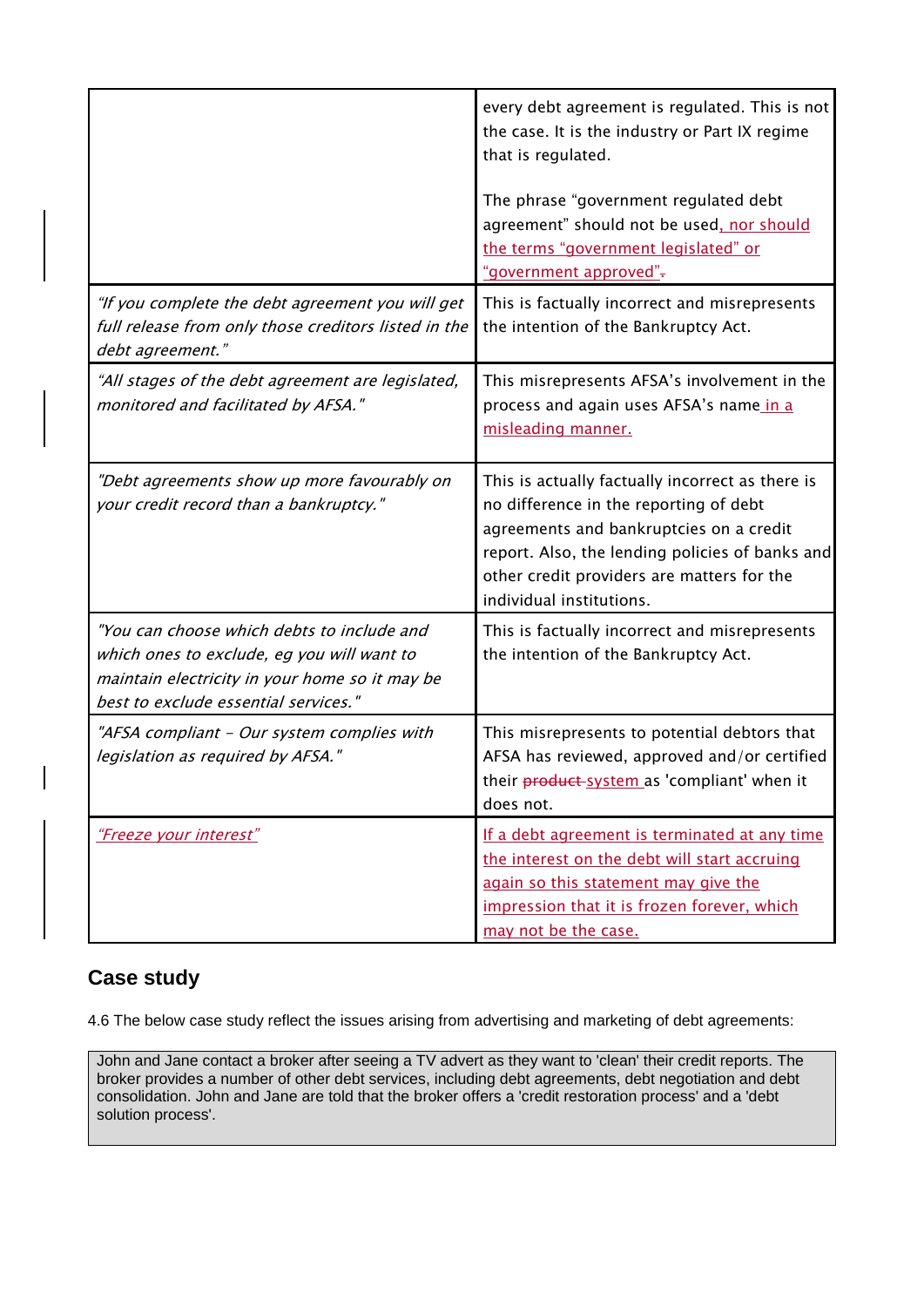While John and Jane are interested in the service to 'clean' their credit, they were eventually persuaded to enter into two debt agreements. John and Jane are renters with no major assets and now struggle to make payments and provide necessities for their children under the debt agreements.

John and Jane felt confused by the broker's services and what the best option was for them.

4.7 While this case study does not represent the experience of all debtors with DAAs and brokers, it indicates some typical concerns raised by stakeholders.

## **5. Representing debt agreements as debt consolidation**

## **What is 'debt consolidation'?**

5.1 ASIC issued a report in July 2013<sup>1</sup> which reviewed responsible lending conduct by credit assistance providers. The report defined 'debt consolidation' as:

… a financial service whereby new credit is secured to pay off other existing credit contracts or reduce total payments. Debt consolidation may affect several types of credit contracts including home loans, credit cards, personal loans and payday loans, and frequently involves a lower interest rate over a longer term. Debt consolidation may be facilitated by taking security over what were previously unsecured debts. It is promoted as helping consumers manage their repayment obligations under multiple credit providers or multiple credit contracts.

5.2 Debt consolidation falls under the definition of 'credit assistance' under section 8 of the *National Consumer Credit Protection Act 2009.*

5.3 Debt consolidation is not to be confused with debt agreements, which do not refinance existing loans or consolidate the underlying indebtedness into one new obligation. While most DAAs do not provide credit assistance, many have included the term 'debt consolidation' when advertising or marketing debt agreement services to consumers.

5.4 The ASIC report, which only included entities which offer credit assistance (i.e. arrange new or extra credit for consumers to deal with pre-existing credit obligations) provided examples of advertising language used by credit assistance providers:

- *"Debt problems can be solved by simply consolidating existing debts"*
- *"Help you consolidate and save"*

1

- *"Debt consolidation is one of the best 'debt help' solutions"*
- *"Debt consolidation will help you regain control of your financial situation".*

#### **Are debt agreements 'debt consolidation'?**

5.5 In *The Debt Genie Pty Ltd v Kirstein Edwards* (2011) NSWLC, the NSW local court found that an unregistered DAA who advertised debt agreement services as "debt consolidation" had engaged in misleading and deceptive conduct.

5.6 The DAA in that case advertised "no interest debt consolidation" to promote debt agreements to consumers seeking relief from overwhelming debts. The court considered the principles relating to "misleading and deceptive conduct" under section 42 of the *[Fair Trading Act 1987](http://www.legislation.nsw.gov.au/maintop/view/inforce/act+68+1987+cd+0+N)* (NSW) summarised by Goldberg J in *[Telstra Corp Ltd v Cable & Wireless Optus Ltd](http://www.austlii.edu.au/cgi-bin/sinodisp/au/cases/cth/FCA/2001/1478.html?stem=0&synonyms=0&query=title(%222001%20FCA%201478%22))* [2001] FCA 1478 at [21]-[25].

5.7 Those principles are that a court reviewing an advertisement published to the world at large through the eyes of a reasonable consumer, must consider that:

It is designed and calculated to be seen and read by a wide range of persons;

<sup>&</sup>lt;sup>1</sup> ASIC REP Review of credit assistance providers' responsible lending conduct relating to debt consolidation.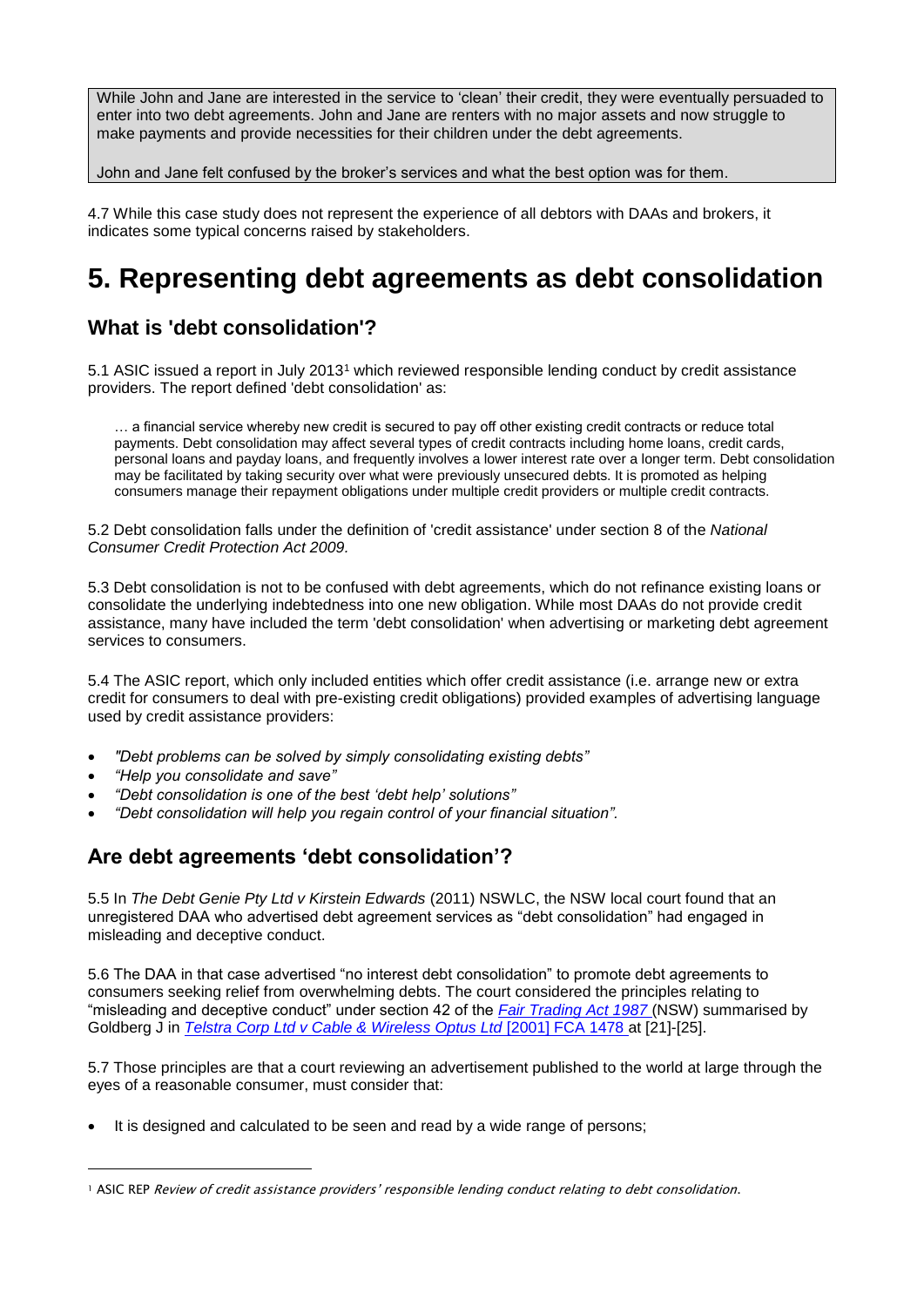- The question of whether or not an advertisement is misleading or deceptive is to be tested by the effect on the class of persons who are likely to consider it.
- No person must be assumed to be able to supply any omitted facts or resolve ambiguities.
- An advertisement may be misleading even though it fails to deceive more wary readers.

5.8 The Court accepted that *"the ordinary understanding of the term 'debt consolidation' involves refinancing of one or more high interest debts into a single loan that has the advantage of lower interest rates and often over a longer term to produce a single affordable and regular repayment plan"*.

5.9 The Court also referred to Black's Law Dictionary (9th ed 2009) which defines 'debt consolidation' as *"The replacement of multiple loans from one or more lenders with a single loan from one lender, usually with a lower monthly payment and a longer repayment period"*.

5.10 The Court noted that the term is not ordinarily used in the context of debt agreements as *"the debtors remains liable to all existing creditors and there is no consolidation of debt"*.

5.11 The concern raised by the Court was that potential customers reading the term could misapprehend the nature of the services offered by the DAA by wrongly assuming the service *"provides the option of financial support through consolidating of multiple debts through a single loan"*.

5.12 Given the findings in this case, the IG expects that DAAs, brokers and others will not include any reference to the term "debt consolidation" in promoting debt agreements.

## **6. Monitoring and investigation**

6.1 AFSA regularly monitors the activities of DAAs, trustees, brokers and others who promote debt agreements across the internet, TV, radio, print and social media on a regular basis and will investigate false and misleading representations or misleading and deceptive conduct when identified. Where necessary, corrective action or disciplinary action will be taken.

6.2 AFSA also investigates complaints received from stakeholders and the public generally. Anyone with concerns or information about the possible breach of bankruptcy or consumer legislation outlined in this guidance is encouraged to contact AFSA by:

Phone: 1300 364 785

Online: [Feedback form](https://services.afsa.gov.au/frevvo/web/public/tn/external/user/frevvodesigner1/app/_qhjlgErmEeW6pf_hWpne-g/formtype/_x80xwJQQEeaNFZcSh8LzvA/popupform) www.afsa.gov.au (website)

www.afsa.gov.au/about-us/contact-us/contact-us-form (contact us form)

Email: regulation.enquiry@afsa.gov.auregulations.allocations@afsa.gov.au regulation.complaint@afsa.gov.au

6.3 People wanting to contact AFSA and remain anonymous can complete an online 'tip-off' form available on our website

Tip-off: [Make a tip-off](http://services.afsa.gov.au/frevvo/web/public/tn/external/user/frevvodesigner1/app/_BrB7IP0jEeWi7Ya1-4EKyQ/formtype/_dzjgwA2lEeajXNe9QS3Iiw/popupform)

## **7. Conclusion**

7.1 This guideline outlines the IGs position in relation to advertising and marketing promotions by DAAs, trustees, brokers and other promotors of debt agreements.

7.2 When there are other specific issues where clarification is required, following consultation with AFSA stakeholders, the IG will continue to develop policy and practice statements to assist and guide practitioners.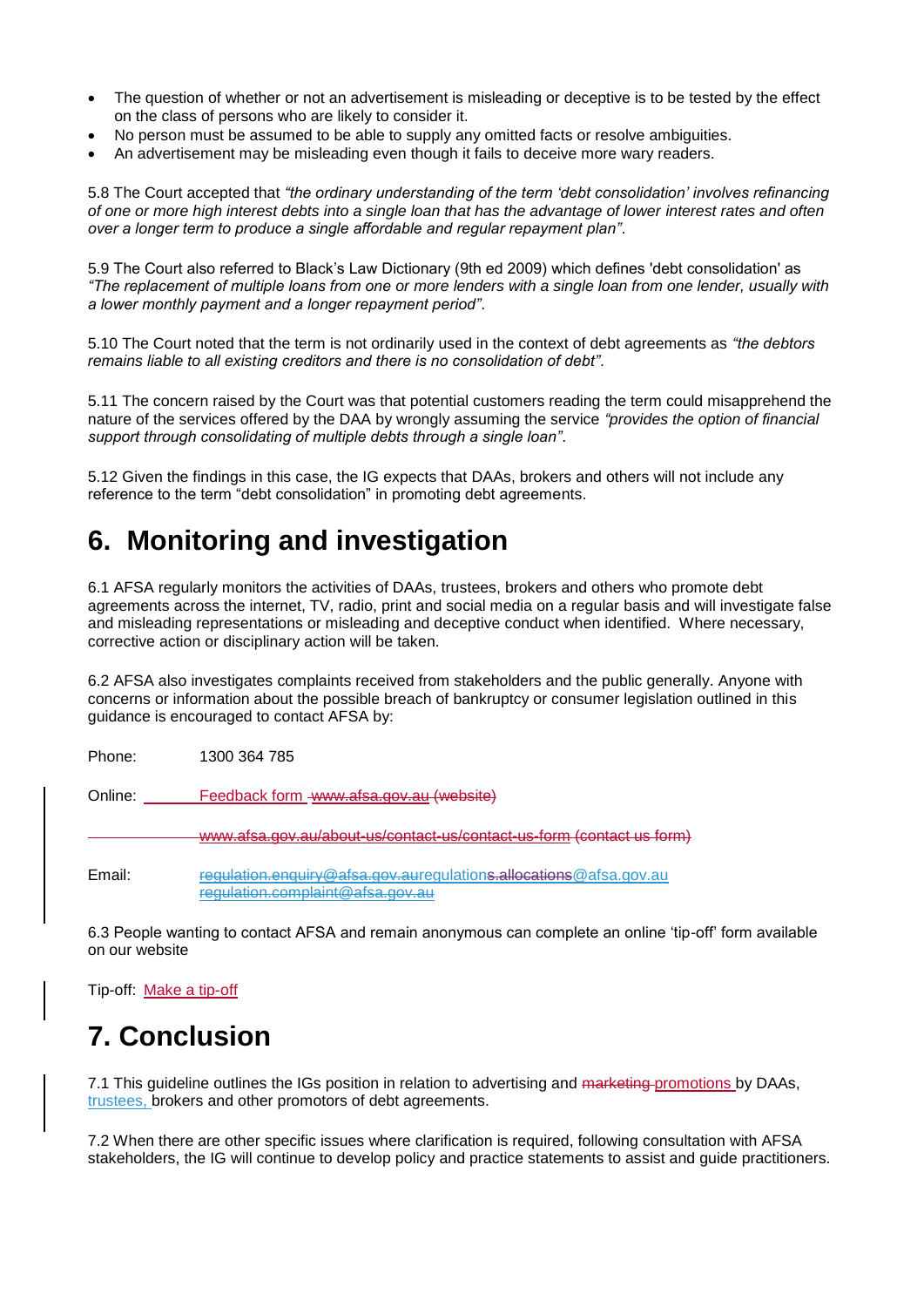## **8. Related information**

## **Regulatory guides**

ASIC *RG 234 – Advertising financial products and advice services: Good practice guide*

## **Legislation**

*Australian Securities and Investments Commission Act 2001* (ASIC Act): Pt 2, Div 2 s12BAB *Bankruptcy Act 1996* (Cth): s12(1)(bb), 12(1D), s186F(4), s186G(2B) *Bankruptcy (Registered Debt Agreement Administrator Conditions) Determination 2019 Competition and Consumer Act 2010* (Cth) Sch 2 (Australian Consumer Law): s18(1), 29(1) *Criminal Code Act 1995* (Cth) *Fair Trading Act 1987* (NSW) *National Consumer Credit Protection Act 2009* (Cth): s8 *Trade Marks Act 1995* (Cth) *Trade Practices Act 1974* (Cth)

### **Cases**

*Telstra Corp Ltd v Cable & Wireless Optus Ltd* [2001] FCA 1478 *The Debt Genie Pty Ltd v Kirstein Edwards* (2001) NSWLC

### **Consumer law guides**

ACCC *Avoiding unfair business practices - [a guide for businesses and legal practitioners](http://www.accc.gov.au/system/files/Avoiding%20Unfair%20Business%20Practices%20a%20guide%20for%20businesses%20and%20legal%20practitioners.pdf)* (2010) ACL *Compliance and enforcement – [how regulators enforce the Australian Consumer Law](http://consumerlaw.gov.au/files/2015/09/compliance_enforcement_guide.pdf)* (2010) ACCC *[Advertising and selling guide](http://www.accc.gov.au/system/files/722_Advertising%20and%20selling_FA_2015.pdf)* (2014) ACCC *[Unconscionable conduct](http://www.accc.gov.au/system/files/482_Business%20Snapshot_Unconscionable%20conduct_FA2.pdf)* (2012) ACCC *Don't take advantage of disadvantage - [A compliance guide for businesses dealing with](https://www.accc.gov.au/system/files/217_%20BS%20Don)  [disadvantaged or vulnerable consumers](https://www.accc.gov.au/system/files/217_%20BS%20Don)* (2011)

## **Professional Codes**

[ARITA Code of Professional Practice](http://www.arita.com.au/docs/default-source/code-third-edition-2014/009b-code-3rd-edition---final-arita-version-v3.pdf?sfvrsn=0) [PIPA Code of Professional Practice](https://www.pipa.net.au/component/phocadownload/category/8-public-documents.html?download=25:pipa-code-of-conduct)

#### **Reports**

ASIC *REP 229 - [Australian national financial literacy strategy](http://download.asic.gov.au/media/1343576/rep229-national-financial-literacy-strategy.pdf)* ASIC *REP 230 - [Financial literacy and behavioural change](http://www.financialliteracy.gov.au/media/218309/financial-literacy-and-behavioural-change.pdf)* ASIC *REP 465 – [Paying to get out of debt or clear your record: The promise of debt management firms](http://download.asic.gov.au/media/3515432/rep465-published-21-january-2016.pdf)*

#### **Information sheets**

ASIC *INFO 139 - [Australian Consumer Law infringement notices: Your rights](http://download.asic.gov.au/media/1338800/info139-ASIC%20Act%20infringement%20notices%20-%20your%20rights.pdf)* ASIC *INFO 140 - Australian Consumer Law substantiation notices: Your rights* ASIC *INFO 151 - ASIC's approach to enforcement*

#### **Other information**

Black's Law Dictionary (9th edition 2009)